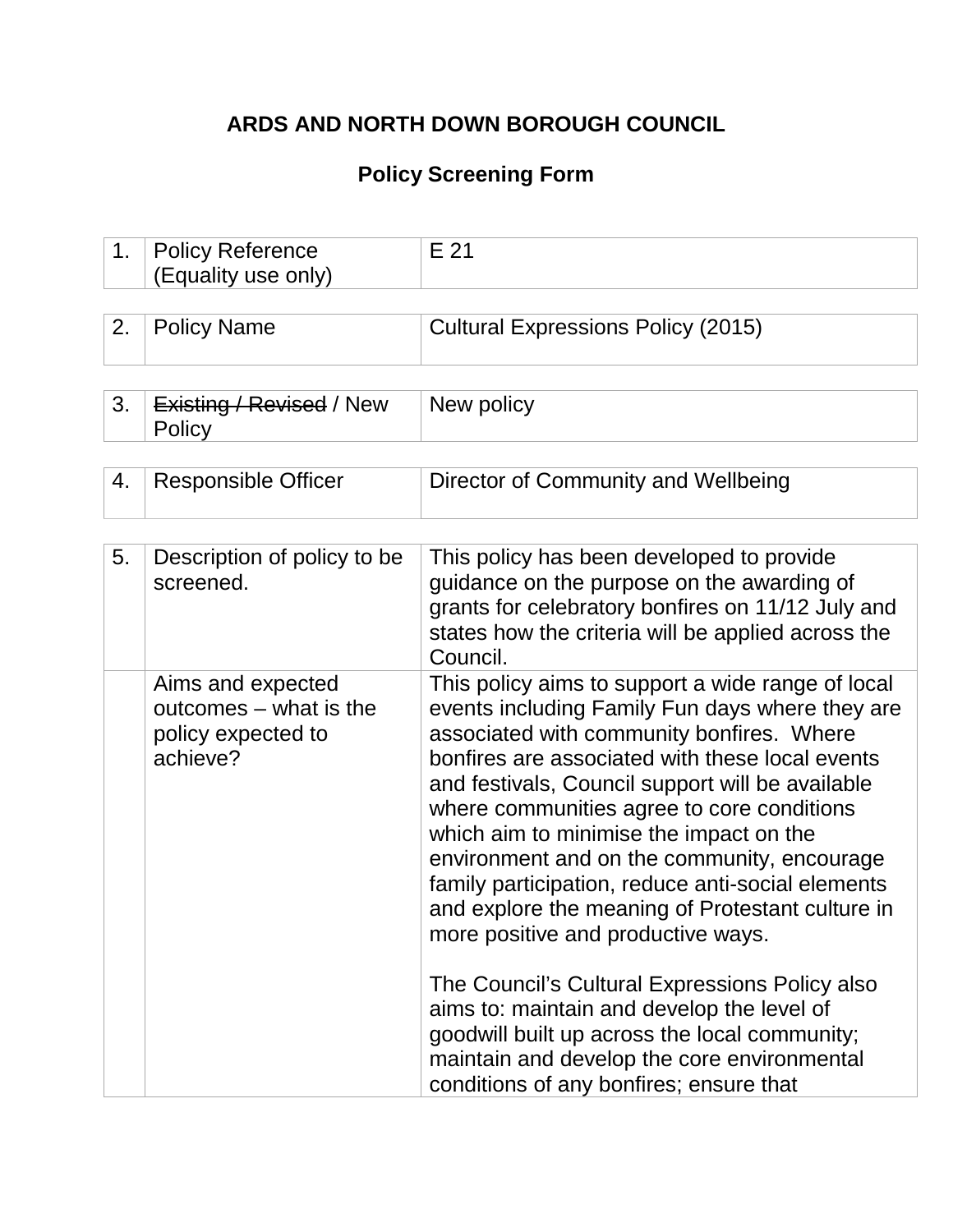|                |                                                                                                          | celebrations on the 11/12 July continue; enable<br>the Council to fulfil its environmental obligations<br>and to ensure compliance with the Waste and<br>Contaminated Land Order 1997; encourage the<br>development of a programme of alternatives and<br>provide support and build capacity for groups<br>positively involved with the Cultural Expressions<br>programme in 2015.        |
|----------------|----------------------------------------------------------------------------------------------------------|-------------------------------------------------------------------------------------------------------------------------------------------------------------------------------------------------------------------------------------------------------------------------------------------------------------------------------------------------------------------------------------------|
| 6.             | Section 75 categories                                                                                    | All Section 75 categories are expected to benefit                                                                                                                                                                                                                                                                                                                                         |
|                | which might be expected<br>to benefit and how they<br>may benefit.                                       | from this policy as it addresses the needs of the<br>categories affected by the policy.                                                                                                                                                                                                                                                                                                   |
|                |                                                                                                          | As the driver for the Council's Cultural<br><b>Expressions Policy is the Governments Together:</b><br>Building a United Community Strategy (TBUC) it<br>represents a key building block in the<br>implementation of the Programme for<br>Government 2011-2015 and reflects the<br>Executive's commitment to improving community<br>relations and building a united and shared<br>society. |
|                |                                                                                                          | TBUC's Good Relations Strategy 2011 - 2015<br>has four major themes: Children and Young<br>People; Shared Communities; Safe Communities;<br>and Cultural Expression.                                                                                                                                                                                                                      |
|                |                                                                                                          | As such the policy which benefits all Section 75<br>categories will have particular emphasis on<br>young people, those of differing religious belief<br>and political opinion as well as racial background.                                                                                                                                                                               |
| 7 <sub>1</sub> | Factors which could                                                                                      |                                                                                                                                                                                                                                                                                                                                                                                           |
|                | contribute to / detract from<br>the intended aims /<br>outcomes of the policy<br>when being implemented. | If the policy or grant award criteria are not<br>complied with in a consistent and fair manner by<br>Council or those applying to access funding do<br>not meet the funding criteria and/or their agreed<br>programme or Family Fun Day event.                                                                                                                                            |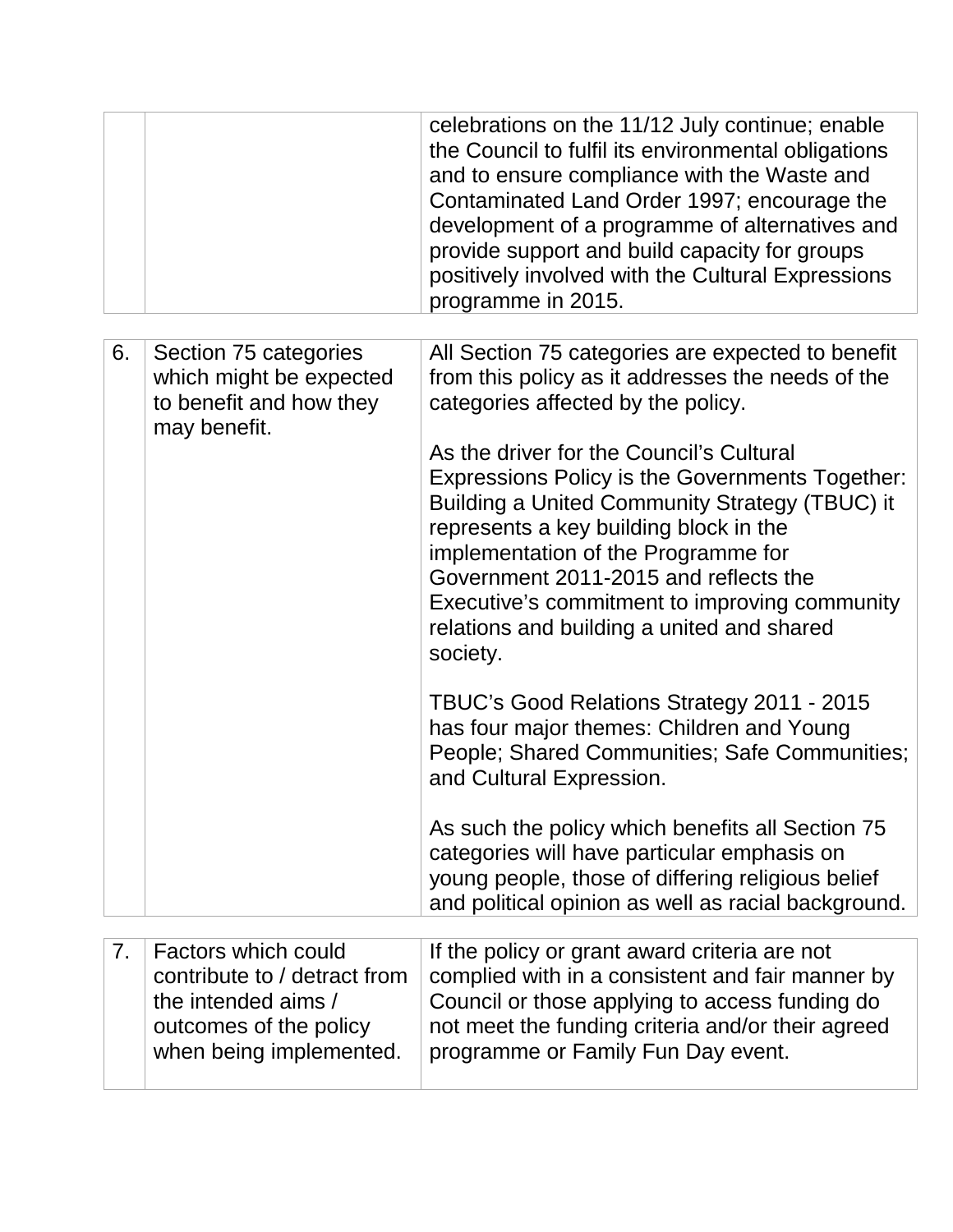| 8. | The main stakeholders on<br>which the policy will | Community Groups, Council, Elected Members,<br>Council employees, local groups that do not |
|----|---------------------------------------------------|--------------------------------------------------------------------------------------------|
|    | impact. For example,                              | normally engage with Council, OFMDFM, people                                               |
|    | <b>Employees, Potential</b>                       | who live, work or visit in the communities where                                           |
|    | Service Users and                                 | bonfires and events take place                                                             |
|    | <b>Community Groups</b>                           |                                                                                            |
|    |                                                   | Improved communication between communities                                                 |
|    | Consider the internal and                         | and Council                                                                                |
|    | external impacts (either                          |                                                                                            |
|    | actual or potential) and                          | Provision of clarity on the criteria to have a                                             |
|    | comment, or list,                                 | bonfire and monies available with clear                                                    |
|    | information where                                 | guidelines to accessing this                                                               |
|    | appropriate                                       |                                                                                            |
|    |                                                   | Clarity for individuals from outside the                                                   |
|    |                                                   | communities and those who live or work in or visit                                         |
|    |                                                   | the Borough                                                                                |

| 9. | Please provide details of other policies which have a bearing on this one.                        |                                                     |
|----|---------------------------------------------------------------------------------------------------|-----------------------------------------------------|
|    | Policies:<br>E 16 Good Relations Strategy and Action<br>Plan<br>E 17 Community Development Grants | Owned by:<br>Director of Community and<br>Wellbeing |
|    | E 18 Community Festival Funds Grant Aid<br>E 19 PCSP Strategy and Action Plan                     |                                                     |

10. Available evidence (quantitative and qualitative) considered as important to encourage completion in relation to : Religious Belief **Borough profile by Electoral Ward, Local Council** election results by Electoral Ward, supported and complimented by local knowledge and information from Borough profile from those groups that engage with Council. Information on those that do not normally engage with Council that is available from Education Board, NIHE and SE Trust databases and local knowledge. Data from all previous grant awards made from Council funding programmes including to whom, when and purpose. Political Opinion Racial Group Age Marital Status Sexual orientation Men & Women generally **Disability Dependents**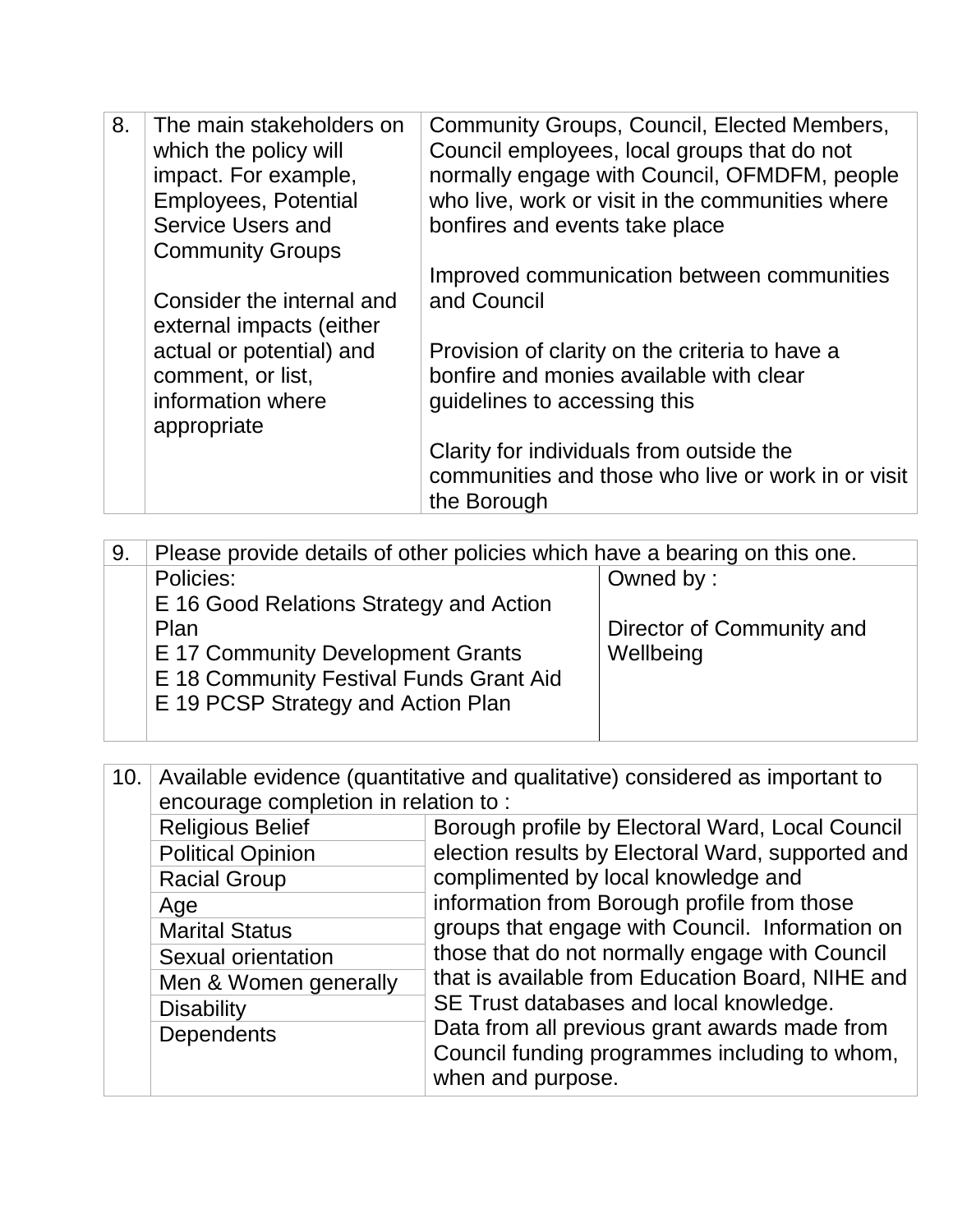| 11.               | Based on data previously provided what are the needs, experiences and<br>priorities for each of the following categories, in relation to this<br>policy/decision?                                          |                                                                                                                                                                                                                  |  |
|-------------------|------------------------------------------------------------------------------------------------------------------------------------------------------------------------------------------------------------|------------------------------------------------------------------------------------------------------------------------------------------------------------------------------------------------------------------|--|
|                   | <b>Religious Belief</b>                                                                                                                                                                                    | The aim of this policy is to compliment and                                                                                                                                                                      |  |
|                   | <b>Political Opinion</b>                                                                                                                                                                                   | develop areas of work in the Good Relations                                                                                                                                                                      |  |
|                   | <b>Racial Group</b>                                                                                                                                                                                        | Strategy and audit.                                                                                                                                                                                              |  |
|                   | Age                                                                                                                                                                                                        | This policy is to benefit communities and will                                                                                                                                                                   |  |
|                   | <b>Marital Status</b>                                                                                                                                                                                      | benefit all Section75 categories within those                                                                                                                                                                    |  |
|                   | Sexual orientation                                                                                                                                                                                         | communities. It does not target specific Section                                                                                                                                                                 |  |
|                   | Men & Women generally                                                                                                                                                                                      | 75 categories within any community that may be                                                                                                                                                                   |  |
|                   | <b>Disability</b>                                                                                                                                                                                          | eligible to apply.                                                                                                                                                                                               |  |
| <b>Dependents</b> | It will also benefit individuals not from the<br>communities accessing the funding as it is<br>intended to improve safety, understanding of the<br>culture and tolerance towards those not taking<br>part. |                                                                                                                                                                                                                  |  |
|                   |                                                                                                                                                                                                            | The TBUC Good Relations Strategy does require<br>particular emphasis on the needs of children and<br>young people, those of differing religious belief<br>and political opinion as well as racial<br>background. |  |

1. What is the likely impact on equality of opportunity for each of the Section 75 categories?

|                          | Detail of Impact                  | Level of Impact<br>Minor/Major/None |
|--------------------------|-----------------------------------|-------------------------------------|
| <b>Religious Belief</b>  | This policy is to benefit         |                                     |
| <b>Political Opinion</b> | communities including those who   | Minor                               |
| <b>Racial Group</b>      | do not take part in the event or  |                                     |
| Age                      | associated programme. It will     |                                     |
| <b>Marital Status</b>    | benefit all Section 75 categories |                                     |
| Sexual orientation       | within those communities. It      |                                     |
| Men & Women              | does not target specific Section  |                                     |
| generally                | 75 categories within any          |                                     |
| <b>Disability</b>        | community that may be eligible to |                                     |
| <b>Dependents</b>        | apply. However, as TBUC GR        |                                     |
|                          | Strategy is implemented through   |                                     |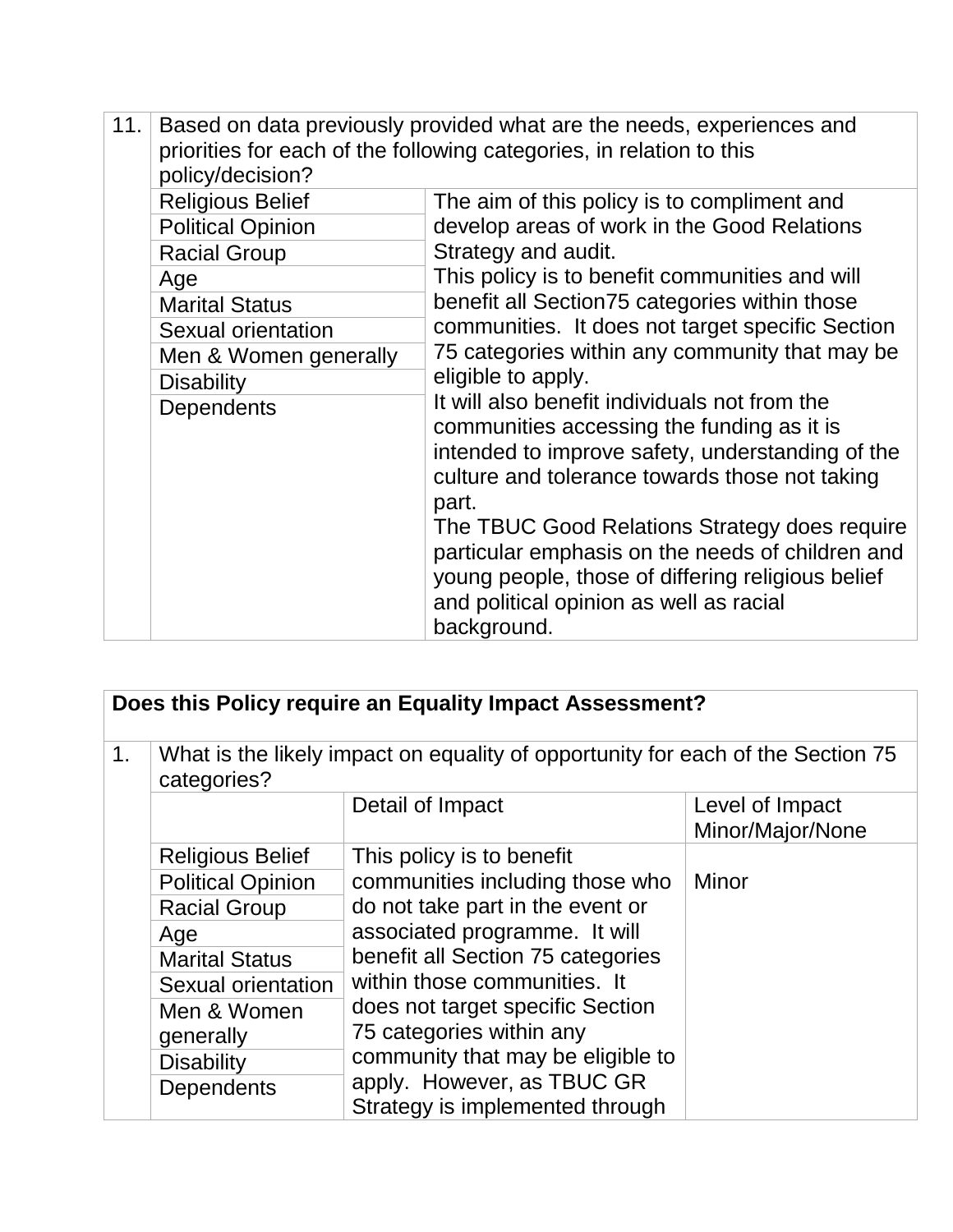| this policy it will address the<br>needs of children, young people,<br>those of differing religious belief |  |
|------------------------------------------------------------------------------------------------------------|--|
| and political opinion as well as                                                                           |  |
| racial background                                                                                          |  |

| 2. | Are there opportunities to better promote equality of opportunity for people<br>within the Section 75 equality categories? |                                                                                                     |                                               |
|----|----------------------------------------------------------------------------------------------------------------------------|-----------------------------------------------------------------------------------------------------|-----------------------------------------------|
|    |                                                                                                                            | If "Yes", provide<br>details                                                                        | If "No", provide details                      |
|    | <b>Religious Belief</b>                                                                                                    |                                                                                                     | No, as there is an open and transparent grant |
|    | <b>Political Opinion</b>                                                                                                   | application process available to all who are<br>eligible to receive a grant award from the criteria |                                               |
|    | <b>Racial Group</b>                                                                                                        |                                                                                                     |                                               |
|    | Age                                                                                                                        | of the fund.                                                                                        |                                               |
|    | <b>Marital Status</b>                                                                                                      |                                                                                                     |                                               |
|    | Sexual orientation                                                                                                         |                                                                                                     |                                               |
|    | Men & Women generally                                                                                                      |                                                                                                     |                                               |
|    | <b>Disability</b>                                                                                                          |                                                                                                     |                                               |
|    | <b>Dependents</b>                                                                                                          |                                                                                                     |                                               |

| 3.                                                                                                 | To what extent is the policy likely to impact on Good Relations between<br>people of different religious belief, political opinion or racial group? |                                          |                  |
|----------------------------------------------------------------------------------------------------|-----------------------------------------------------------------------------------------------------------------------------------------------------|------------------------------------------|------------------|
|                                                                                                    |                                                                                                                                                     | Details of Impact                        | Level of Impact  |
|                                                                                                    |                                                                                                                                                     |                                          | Minor/Major/None |
| The Bonfire Policy and cultural expressions<br><b>Religious Belief</b><br><b>Political Opinion</b> |                                                                                                                                                     |                                          |                  |
|                                                                                                    |                                                                                                                                                     | policy are intended to contribute to the |                  |
|                                                                                                    | <b>Racial Group</b>                                                                                                                                 | improvement of Good Relations within     |                  |
|                                                                                                    |                                                                                                                                                     | communities to which they are awarded.   |                  |

| 4. | Are there opportunities to better promote Good Relations between people of<br>different religious belief, political opinion or racial group? |                                                                                                                                                    |                         |
|----|----------------------------------------------------------------------------------------------------------------------------------------------|----------------------------------------------------------------------------------------------------------------------------------------------------|-------------------------|
|    | If "Yes" provide                                                                                                                             |                                                                                                                                                    | If "No" provide details |
|    |                                                                                                                                              | details                                                                                                                                            |                         |
|    | <b>Religious Belief</b>                                                                                                                      | No, as this policy has considered all aspects<br>within its application and award criteria and this<br>is demonstrated in the open and transparent |                         |
|    | <b>Political Opinion</b>                                                                                                                     |                                                                                                                                                    |                         |
|    | <b>Racial Group</b>                                                                                                                          |                                                                                                                                                    |                         |
|    |                                                                                                                                              | manner in which it will be advertised and scored.                                                                                                  |                         |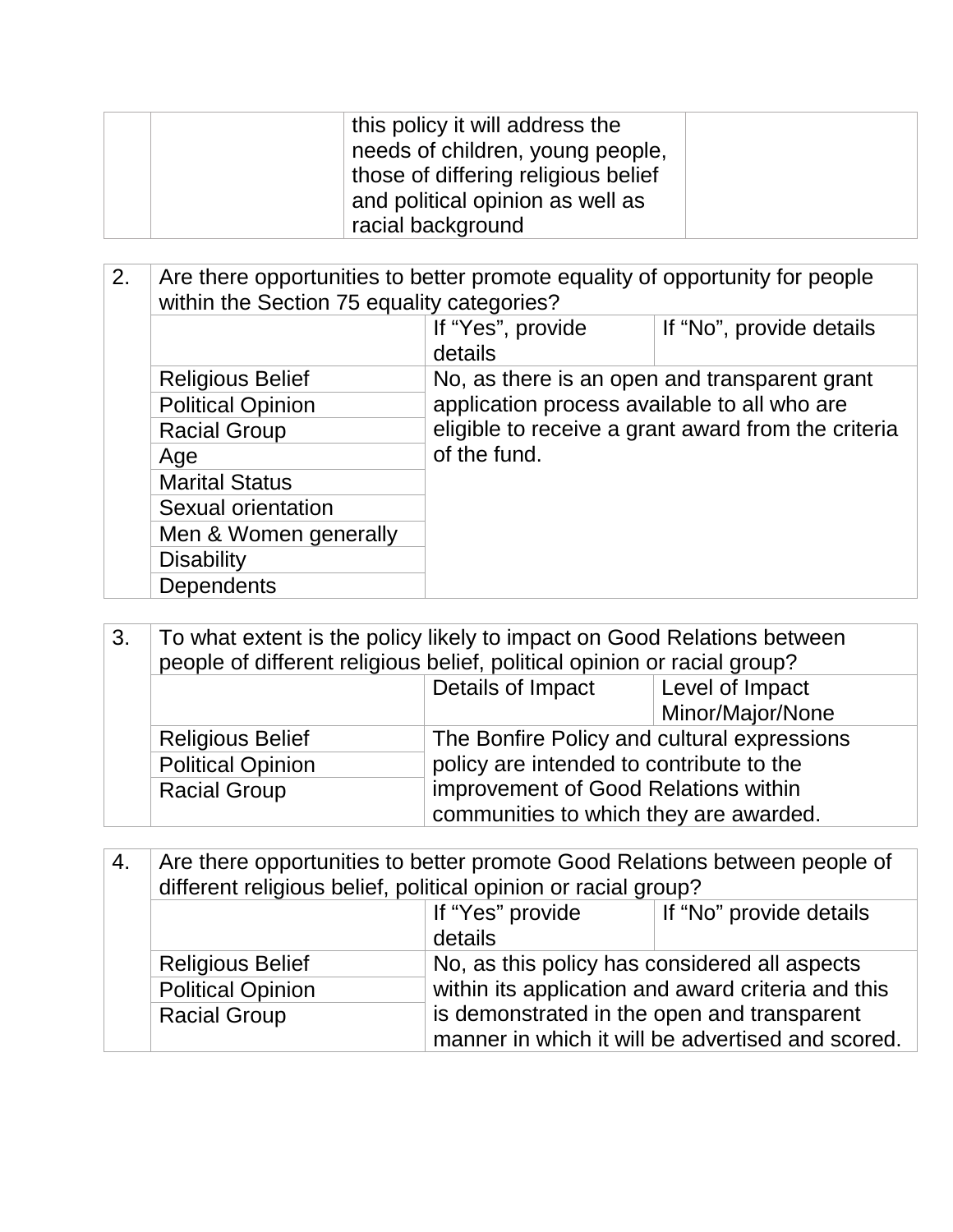## **Additional Considerations**

| <b>Multiple Identity</b><br>Considerations                                                                                                               | Details of Impact or potential impact<br>(Positive/Negative)                                                                                                                                                                                              |
|----------------------------------------------------------------------------------------------------------------------------------------------------------|-----------------------------------------------------------------------------------------------------------------------------------------------------------------------------------------------------------------------------------------------------------|
| Are there any potential<br>impacts of the policy<br>decision on people with<br>multiple identities?<br>(e.g. disabled minority<br>ethnic persons)        | This policy is about delivering to community<br>groups who are working with a myriad of multiple<br>identities. The multiple identities of each project<br>will be unique, based on the location, aim of the<br>project and programme delivery mechanism. |
| Provide details of data on<br>the impact of the policy on<br>people with multiple<br>identities. Specify<br>relevant Section 75<br>categories concerned. | Programmes, events and safety all require to be<br>suitable for attendees and potential attendees<br>when award criteria is being assessed.                                                                                                               |

|                | Does this proposed policy<br>provide an opportunity to:         | Yes / No | Explain your reasoning:                                                                                                                                                                                                                                                                        |
|----------------|-----------------------------------------------------------------|----------|------------------------------------------------------------------------------------------------------------------------------------------------------------------------------------------------------------------------------------------------------------------------------------------------|
|                | better promote positive<br>attitudes towards<br>disabled people | Yes      | The needs of people with a disability<br>are considered within this policy and<br>positive duties are shown towards<br>access to facilities and services to                                                                                                                                    |
| $\blacksquare$ | increase participation<br>by disabled people in<br>public life  | Yes      | ensure their inclusion. This will<br>include assistance to complete<br>application to the fund if necessary,<br>or alternative formats of the<br>application form where a specific<br>need is identified. It also includes<br>reasonable adjustments for<br>attendance at events and to access |
|                |                                                                 |          | meetings, programmes and training.                                                                                                                                                                                                                                                             |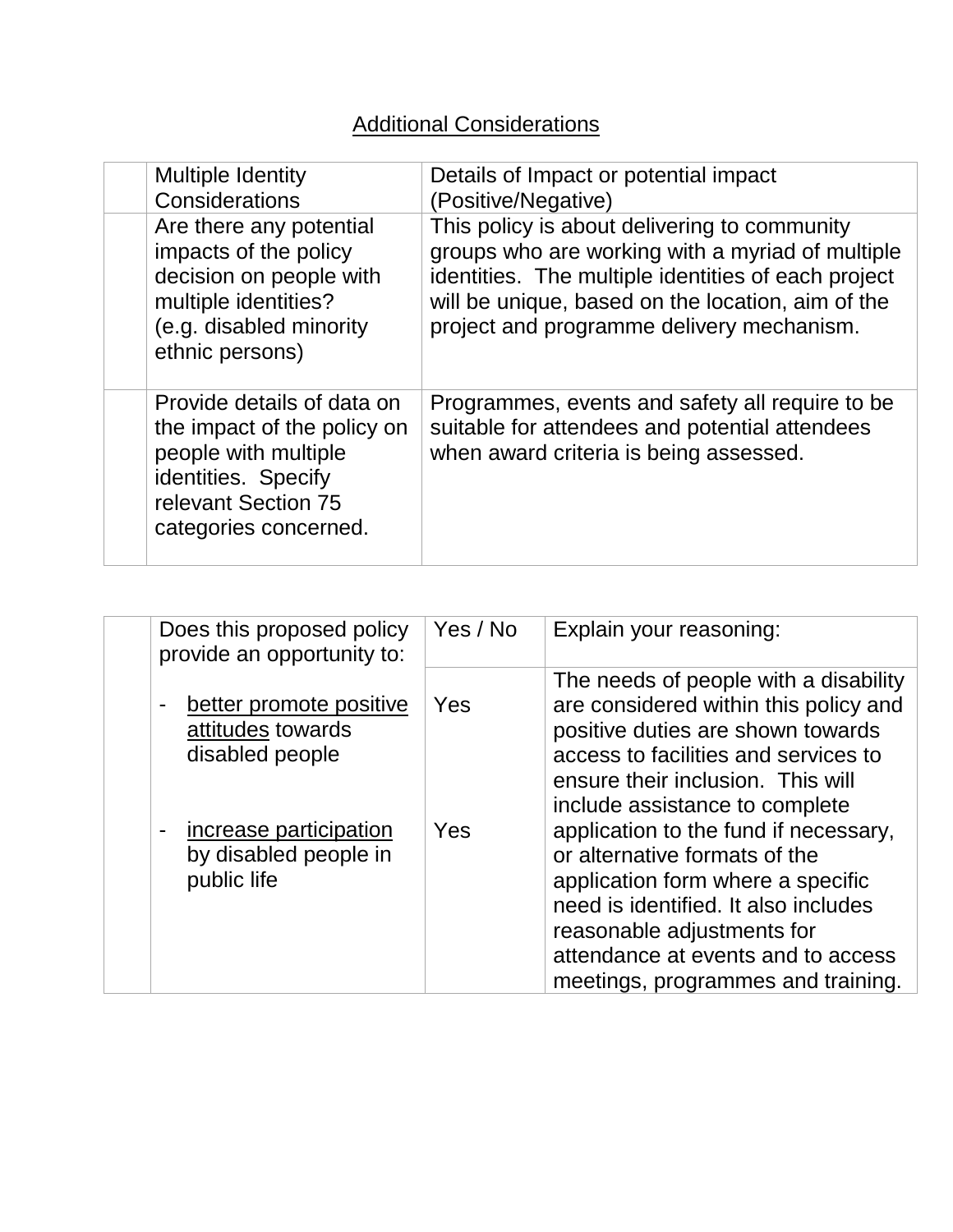# **Monitoring Arrangements**

Section 75 places a requirement on the Council to have equality monitoring arrangements in place in order to assess the impact of policies and services, help identify barriers to fair participation and to better promote equality of opportunity.

| Outline what data you<br>could collect in the future<br>in order to monitor the<br>impact of this policy / | Relevant Section 75 category data collated from<br>the application forms for grant application and<br>event and programme attendance. |
|------------------------------------------------------------------------------------------------------------|---------------------------------------------------------------------------------------------------------------------------------------|
| decision on equality, good<br>relations and disability<br>duties.                                          | Details of applications that are made and those<br>that are successful and those that are<br>unsuccessful.                            |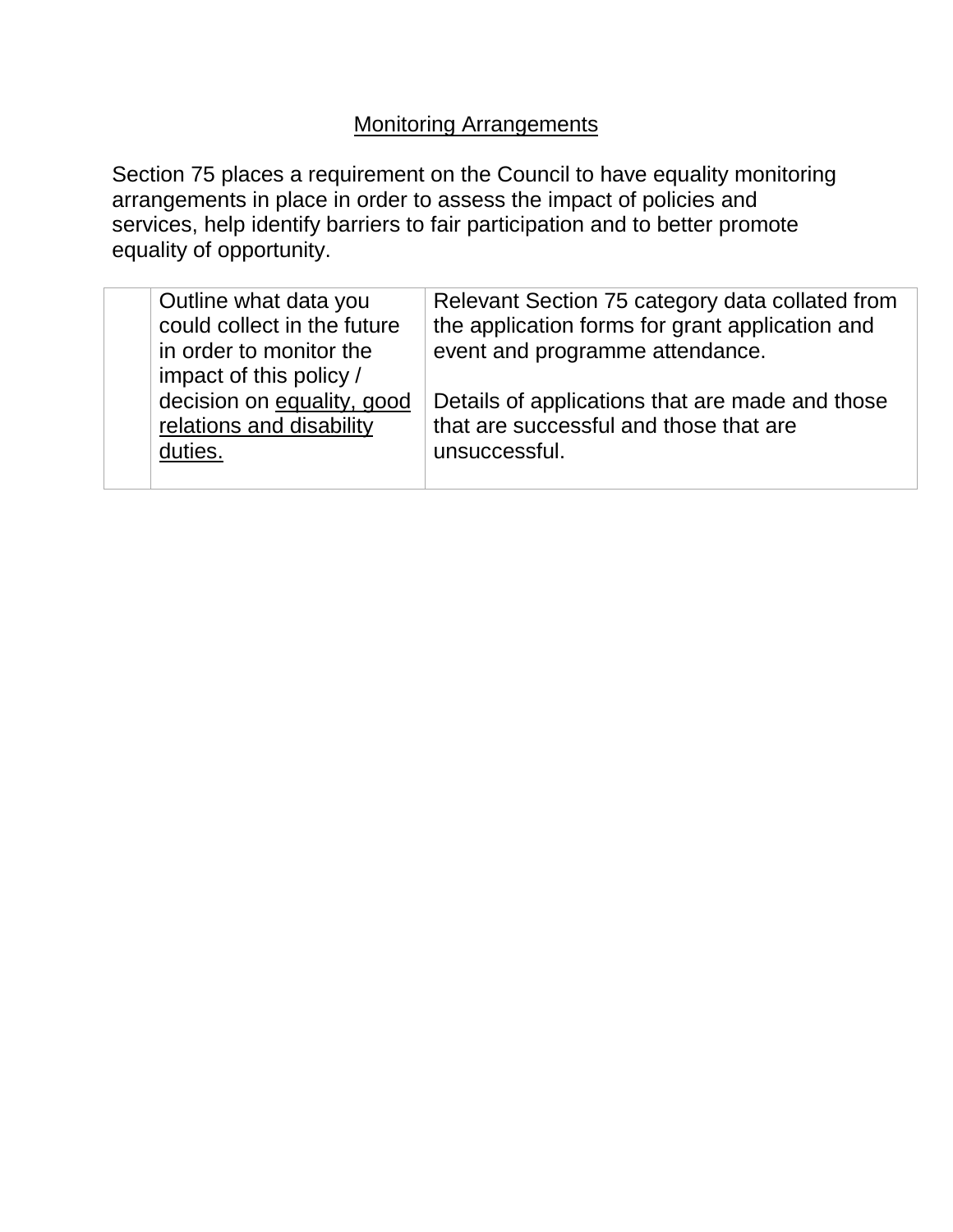#### Formal Record of Screening Decision

| <b>Policy Reference</b> | $\overline{\phantom{a}}$ |
|-------------------------|--------------------------|
|                         |                          |

I can confirm that the proposed policy / decision has been screened for:-

| Equality of opportunity and good relations |
|--------------------------------------------|
| Disabilities duties; and                   |
| Human rights issues                        |

On the basis of the answers to the screening questions, I recommend that this policy / decision is:-

| X | Screened Out - No EQIA necessary (no impacts)     |
|---|---------------------------------------------------|
|   | Screened Out – Mitigating Actions (minor impacts) |
|   | Screened In – Necessary to conduct a full EQIA    |
|   | Please detail actions to be taken:                |

Screening assessment completed by:-

Name: Jan Nixey Title: Head of Community and Culture Date: 15 April 2015 Signature:

Director/Head of Service decision approved by: Name: Graeme Bannister Title: Director of Community and Well Being Date: 15 April 2015 Signature: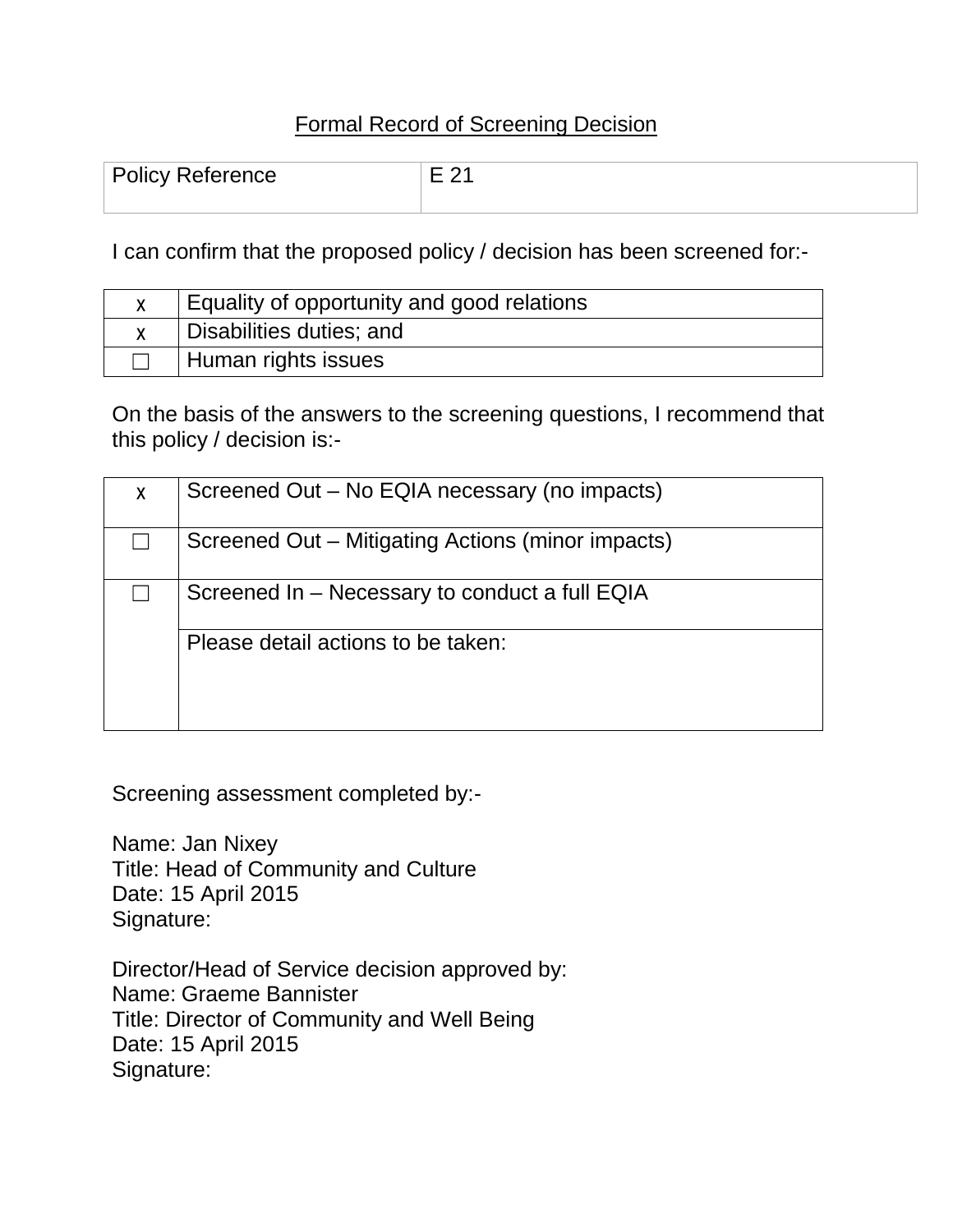# If an Equality Impact Assessment is required

| <b>Priority Rating for</b> | <b>Priority Criterion</b>                   | Rating |
|----------------------------|---------------------------------------------|--------|
| timetabling an Equality    | Effect on equality of opportunity and good  |        |
| <b>Impact Assessment.</b>  | relations                                   |        |
| $(1-3)$                    | Social need                                 |        |
|                            | Effect on people's daily lives              |        |
|                            | Relevance to a public authority's functions |        |

| Is this policy affected by<br>timetables established by<br>other relevant Public<br>Authorities? |  |
|--------------------------------------------------------------------------------------------------|--|
|                                                                                                  |  |

| Monitoring<br>Recommendation |  |
|------------------------------|--|
|                              |  |

| Approval and<br>Authorisation<br>Screened by: | Position/Job Title:                                                      | Date:         |
|-----------------------------------------------|--------------------------------------------------------------------------|---------------|
|                                               | Jan Nixey<br><b>Head of Community</b><br>and Culture                     | 23 April 2015 |
| Approved by:                                  | <b>Graeme Bannister</b><br><b>Director of Community</b><br>and Wellbeing | 23 April 2015 |